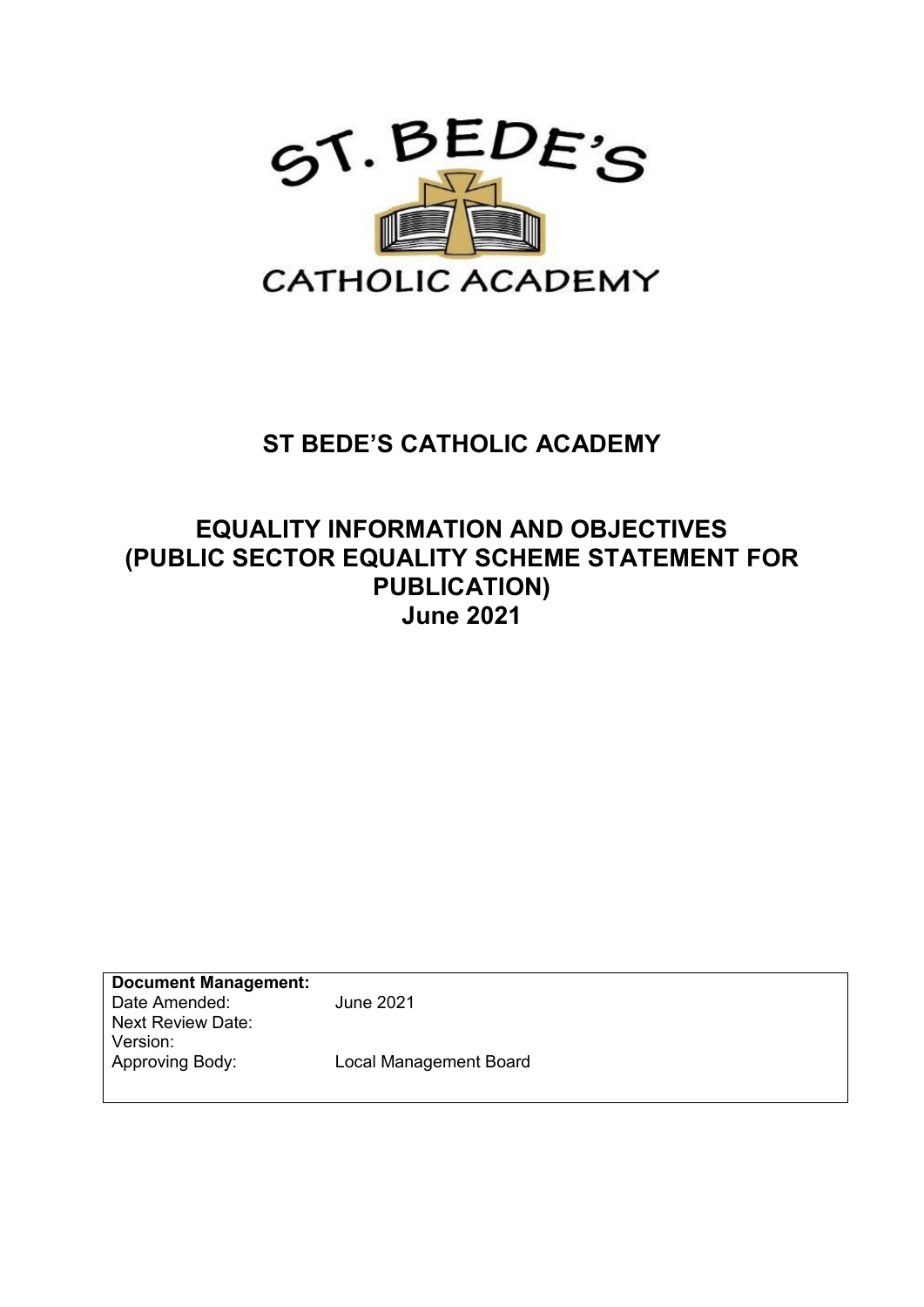#### **Our Virtues, Vision & Values**

The Bishop Hogarth Catholic Education Trust has adopted the following virtues, vision and values to guide us in our mission and to underpin all that we do:

#### *Our Vision*

Our schools will be places of excellence – providing service and witness to children, their families and the wider Catholic community, adding value as a family of schools and enriching the learning and experience of all our young people so they may achieve their full potential.

#### *Our Values*

The following values underpin everything the Trust and our Schools will do:

#### **BEING** Just and Responsible

We seek to act justly, fairly and responsibly in all our relationships to ensure 'The Common Good' is upheld.

#### **PROMOTING** Spiritual and Human Development

We believe a knowledge of and a personal relationship with Christ gives meaning and purpose to our lives.

#### **ACHIEVING** Quality in Teaching and Learning

We believe everyone should gain dignity and self-worth through quality teaching and learning which allow all in our school community to excel.

#### **SHOWING** Respect for Every Person

We believe that all are created in the image of God and therefore we will respect the unique and intrinsic value of every person, promoting equality and celebrating diversity.

#### **CREATING** Community

We believe our schools to be faith communities where Gospel values of truth, honesty, forgiveness and reconciliation are lived and where there is special care for those most in need.

#### **COMMUNICATING**

engage and respond.

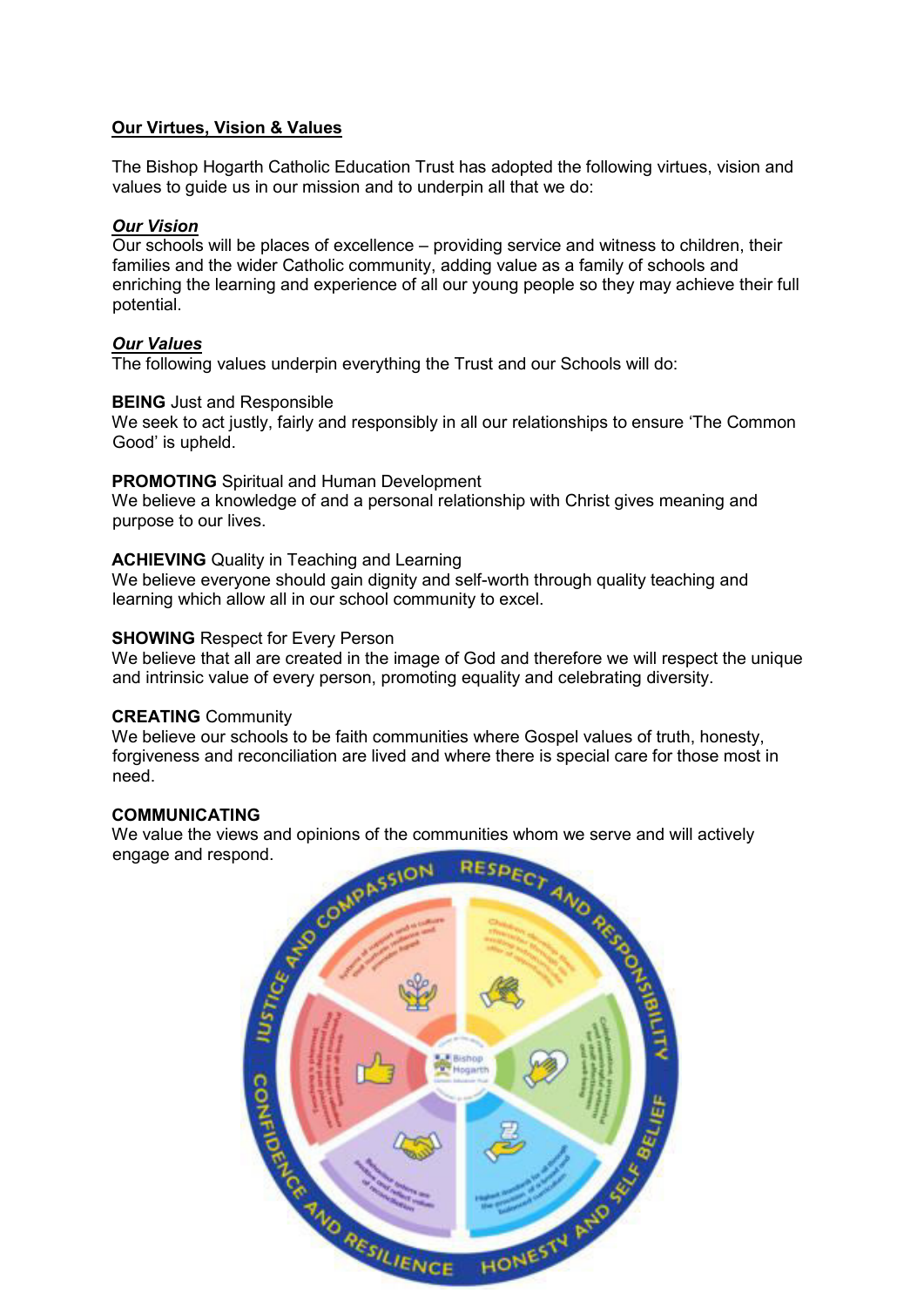## **Public Sector Equality Duty**

The Equality Act 2010 replaced all previous discrimination law. It has simplified the law and extends protection from discrimination in some areas.

School must adhere to the following:

- Protection against discrimination is extended to pupils who are pregnant or who have recently given birth, and pupils who are undergoing gender reassignment
- It is now unlawful for employers to ask health related questions of applicants before job offer, unless the questions are specifically related to an intrinsic function of the work
- New positive action provisions will allow schools to target disadvantage experienced by pupils with particular protected characteristics
- It is now unlawful to victimise a pupil for anything done in relation to the Act by a sibling or parent
- The Act will extend the reasonable adjustments duty to require schools to provide auxiliary aids and services to disabled pupils
- The previous specific duties on schools have been combined into the new Public Sector Equality Duties (PSED)
- There is a requirement to have an Access Plan to improve access for disabled pupils

#### **Protected characteristics:**

It is unlawful for a school to discriminate by treating individuals less favourably because of their:

- Sex
- Race
- Disability
- Religion or belief
- Sexual orientation
- Gender reassignment
- Pregnancy/maternity
- Marriage and Civil Partnership

Children and young people under the age of 18 have limited protection under the Age characteristic. It is lawful to treat people differently because of their age in circumstances where the law allows, or requires, people to be treated differently because of their age.

#### **Aims to eradicate discrimination**

We believe that a greater level of success from pupils and staff can be achieved by realising the uniqueness of individuals. Creating a prejudice-free environment where individuals feel confident and at ease is a commitment of the school. This environment will be achieved by:

- Being respectful
- Always treating all members of the school community fairly
- Developing an understanding of diversity and the benefits it can have
- Adopting an inclusive attitude
- Adopting an inclusive curriculum that is accessible to all
- Encouraging compassion and open-mindedness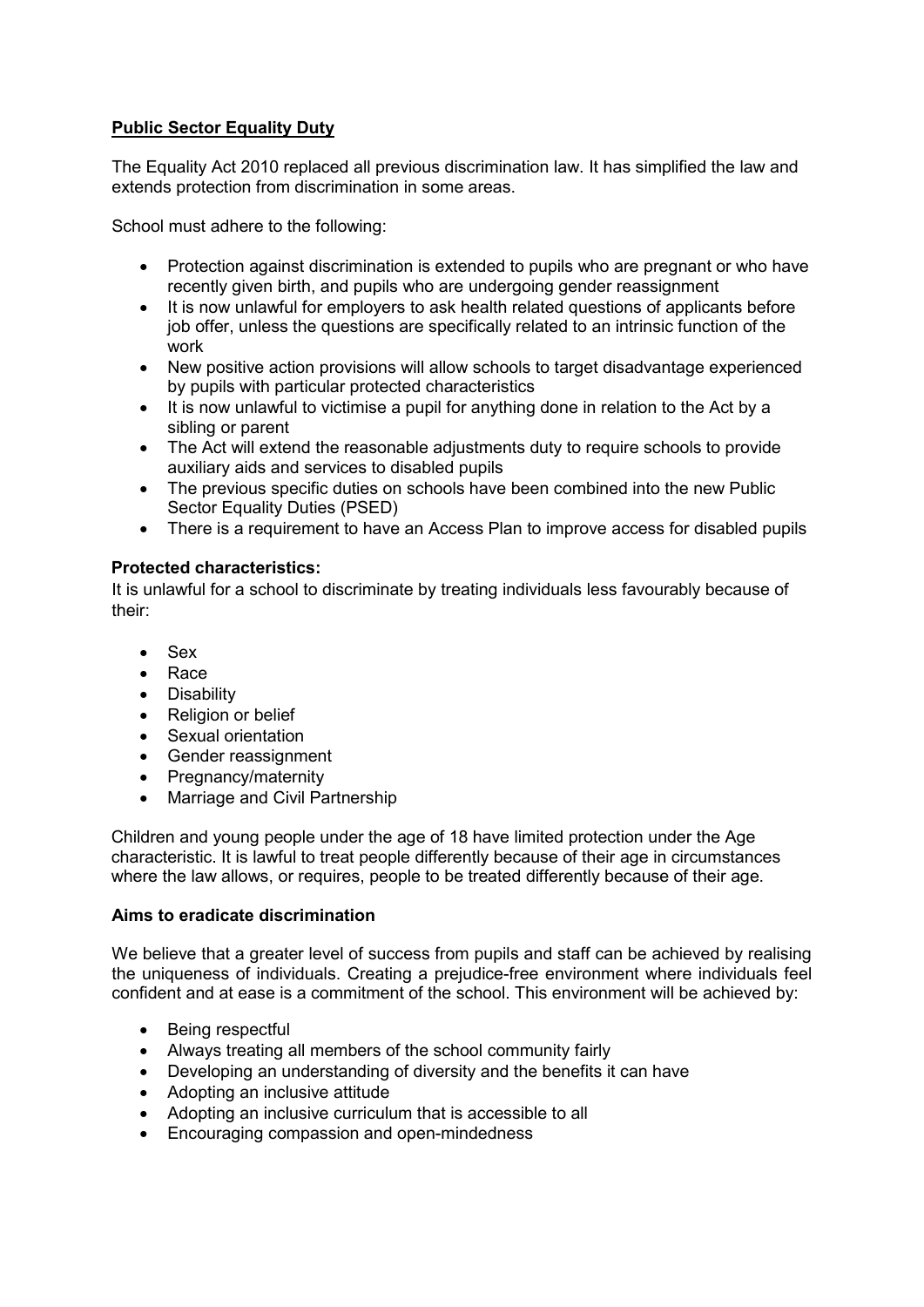We are committed to having a balanced and fair curriculum. We believe that our pupils should be exposed to ideas and concepts that may challenge their understanding, to help ensure that pupils learn to become more accepting and inclusive of others. Challenging and controversial concepts will be delivered in a way that prevents discrimination and promotes inclusive attitudes. We will also respect the right of parents to withdraw their children from certain classes which pose conflicts to their own beliefs.

## **Dealing with prejudice**

We do not tolerate any form of prejudice-related incident. We will not tolerate any forms of violence and abuse, whether physical or verbal, that is directed to any of our staff, volunteers or pupils.

Our pupils are taught to be:

- Understanding of others
- Celebratory of cultural and religious diversity
- Eager to reach their full potential
- Inclusive
- Aware of what constitutes discriminatory behaviour

The school's employees will not:

- Discriminate against any member of the school community
- Treat other members of the school community unfairly

The school's employee's will:

- Promote diversity and equality
- Encourage and adopt an inclusive attitude
- Lead by example

## **Equality and dignity in the workplace**

We do not discriminate against staff with regards to their:

- Age
- Disability
- Gender reassignment
- Marital or civil partner status
- Pregnancy or maternity
- Race
- Religion or belief
- Sex
- Sexual orientation

Equality of opportunity and non-discrimination extends to the treatment of all members of the school community. All staff members are obliged to act in accordance will the school's various policies relating to equality.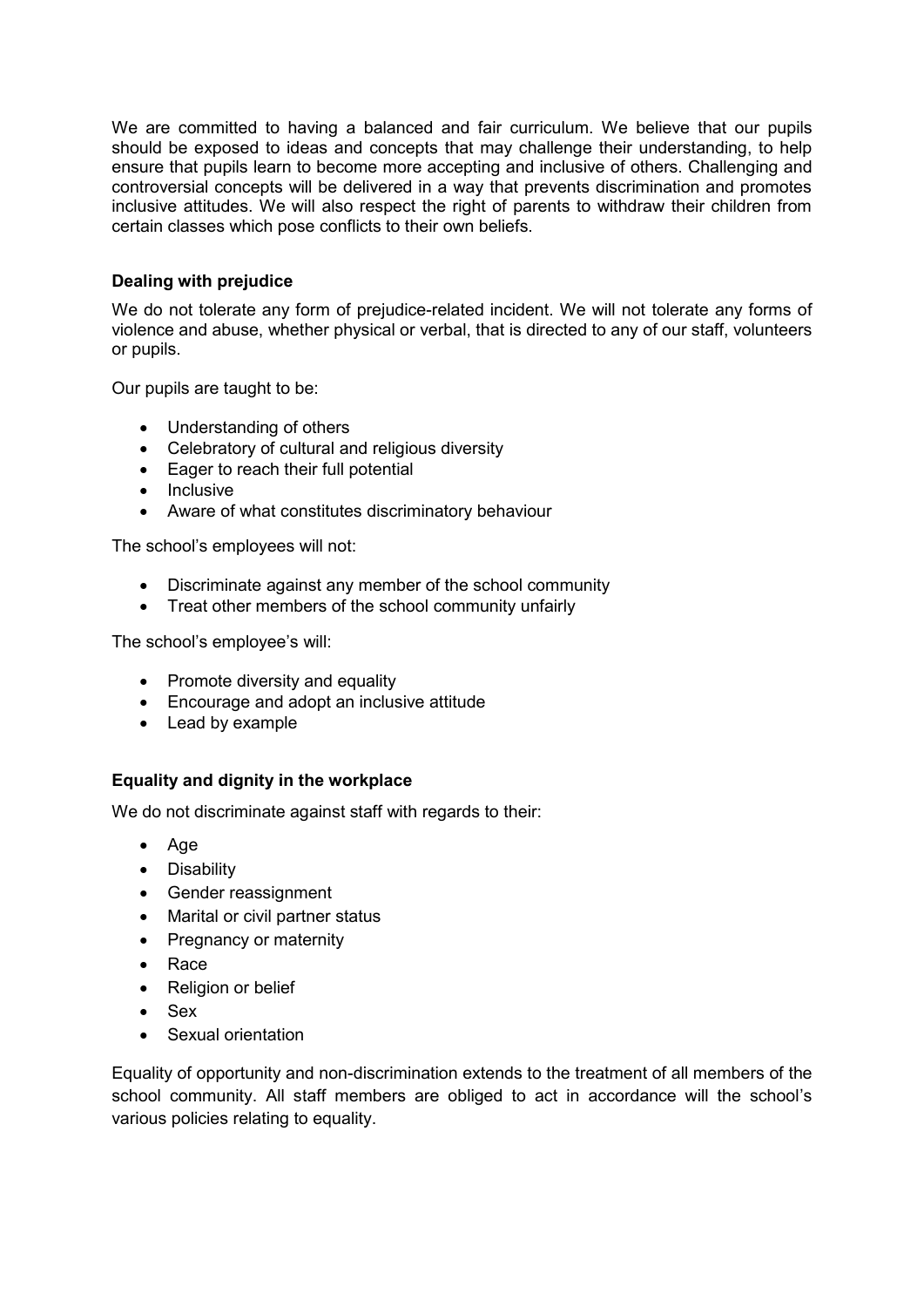## **Collecting and analysing equality information for pupils**

We are an inclusive school and we aim to use the curriculum and learning to encourage all individuals to fulfil his or her potential. We collect and analyse the following equality information for our pupils on an annual basis:

- Attainment levels
- Attendance levels
- Exclusions (internal and external)
- Behaviour incidents (Including Racist Incidents)
- Gender
- Race
- Disability
- Ethnicity
- EAL (English as an additional language)
- SEND Support
- Disadvantaged
- Looked after Children
- Pupil Premium

## **Collecting and analysing equality information regarding employment**

We are committed to providing a working environment free from discrimination, victimisation and harassment where staff are valued for their ability and skill to provide the best opportunities for pupils. We aim to recruit an appropriately qualified workforce that is representative of all sectors of the community in which we work. We collect the following profile information for our staff on an annual basis:

- Gender
- Occupational Group
- **•** Gender
- Disability
- Religion
- Race
- Ethnicity
- Pav
- Staff Pregnancy/Maternity